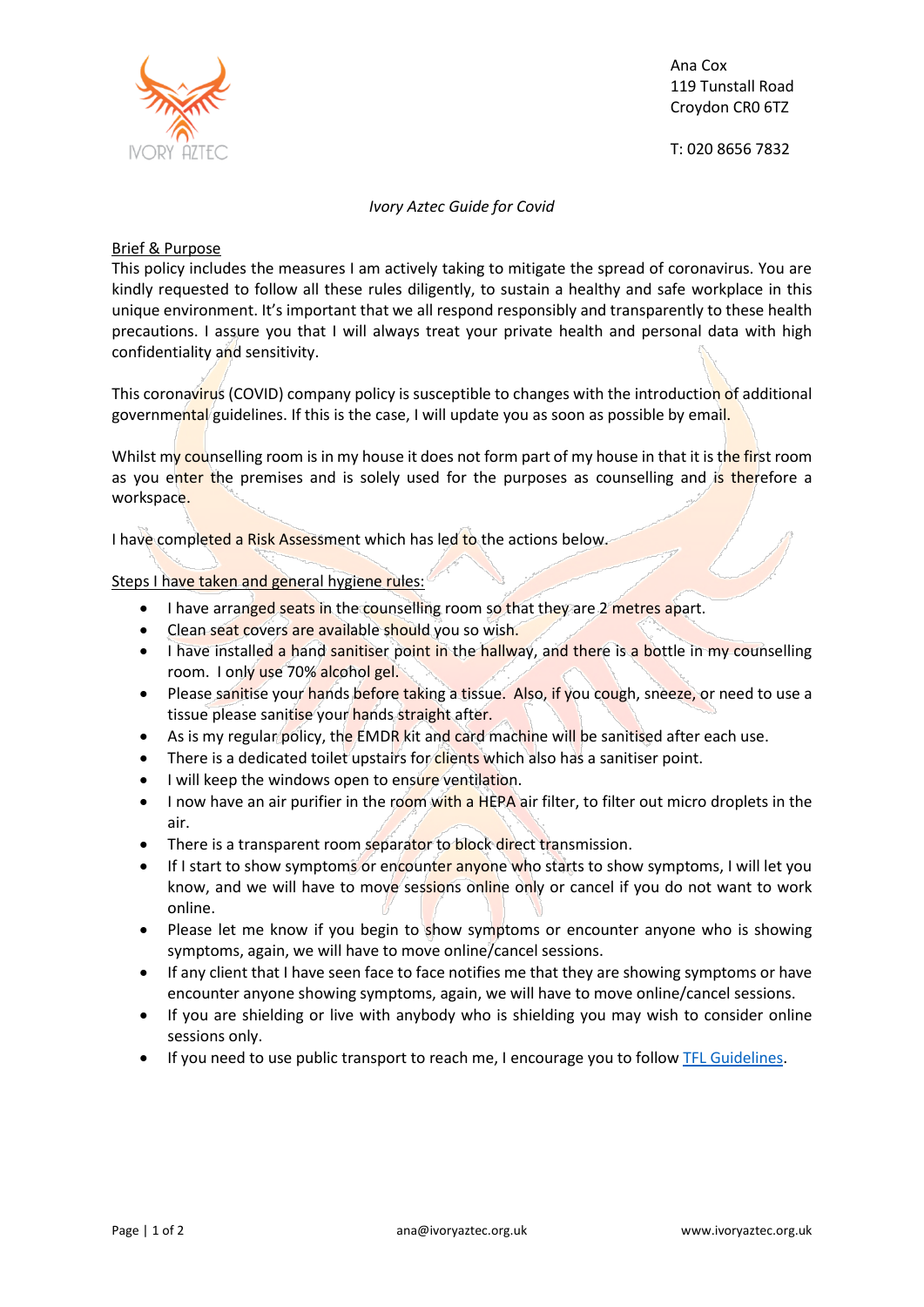

Ana Cox 119 Tunstall Road Croydon CR0 6TZ

T: 020 8656 7832

Following a further risk assessment due to the higher transmission rates of various variants the following measures may need to be followed:

- Masks to be work by clients and counsellors alike in all communal areas i.e., the hallway and toilet facilities (unless it is uncomfortable)
- Masks can be removed once seated
- Hand sanitiser at the entrance must be used on entering and hand sanitiser by the seat must be used before leaving

*Finally, if you become very distressed during a session, I am afraid that I will not be able to give you a comforting touch, but please rest assured I will be doing so mentally, and I am there for you.*

# **Health Guide for COVID**

COVID is a new infectious disease that affects your lungs and airways. Symptoms The main symptoms of coronavirus are:

- high temperature this means you feel hot to touch on your chest or back (you do not need to measure your temperature)
- new, continuous cough this means coughing a lot for more than an hour, or 3 or more coughing episodes in 24 hours (if you usually have a cough, it may be worse than usual)
- loss or change to your sense of smell or taste this means you have noticed you cannot smell or taste anything, or things smell or taste different to normal

Most people with coronavirus have at least one of these symptoms. How to stop the infection spreading

## *Do*

- wash your hands with soap and water often do this for at least 20 seconds
- use hand sanitiser gel if soap and water are not available
- wash your hands as soon as you get home
- cover your mouth and nose with a tissue or your sleeve (not your hands) when you cough or sneeze
- put used tissues in the bin immediately and wash your hands afterwards
- if you can, wear something that covers your nose and mouth when it's hard to stay away from people, such as on public transport – see [staying safe outside your home on GOV.UK](https://www.gov.uk/government/publications/staying-safe-outside-your-home/staying-safe-outside-your-home)

## *Don't*

do not touch your eyes, nose, or mouth if your hands are not clean

## Further information

Check if you need medical help If you have symptoms of Covid, you can ask for a test to check if you have the virus. This is called an antigen test.